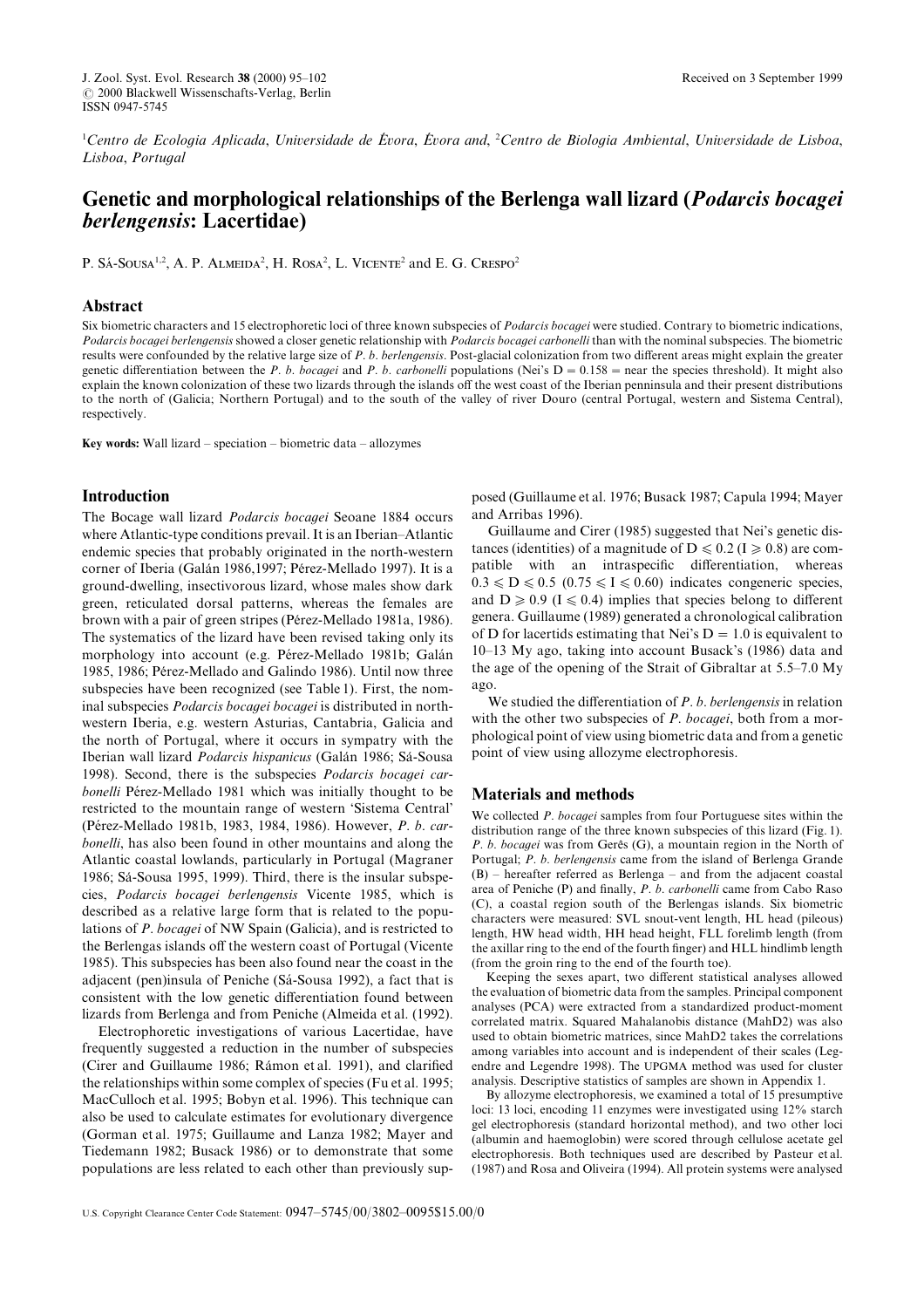| Characters     | Podarcis bocagei bocagei                          |                       | Podarcis bocagei carbonelli                   |                           |                                          | Podarcis bocagei berlengensis |  |  |
|----------------|---------------------------------------------------|-----------------------|-----------------------------------------------|---------------------------|------------------------------------------|-------------------------------|--|--|
| Sex            | m                                                 |                       | m                                             |                           | m                                        |                               |  |  |
| Body size      | great                                             | moderate              | small to<br>moderate                          | small                     | great                                    | great                         |  |  |
| Head depth     | robust                                            | moderate<br>robust    | robust                                        | moderate                  | robust                                   | moderate<br>robust            |  |  |
| Dorsal pattern | striped<br>discontinuous;<br>thick<br>reticulated | striped<br>continuous | thin reticulated;<br>striped<br>discontinuous | striped<br>dis/continuous | striped<br>discontinuous;<br>reticulated | striped<br>dis/continuous     |  |  |
| Dark, ventral  | intense                                           | moderate              | low                                           | low                       | intense                                  | intense                       |  |  |
| pigmentation   | $4-6$ rows                                        | $2-4$ rows            | $0-2$ rows                                    | $0-2$ rows                | $4-6$ rows                               | $4-6$ rows                    |  |  |
| Dorsal colour* | intense green                                     | brown:<br>ocreous     | green:<br>$\frac{1}{2}$ brownish              | brown:<br>ocreous         | intense green                            | brown:<br>ocreous             |  |  |
| Light stripes  | green                                             | green                 | green                                         | green;<br>yellowish       | green                                    | green                         |  |  |
| Flank color    | hazel-brown                                       | hazel-brown           | intense green                                 | brown:<br>ocreous         | intense green                            | brown:<br>ocreous             |  |  |
| Belly color    | yellow;<br>orange                                 | yellow:<br>ocreous    | white                                         | white;<br>pale yellow     | white;<br>nacreous                       | white                         |  |  |
| Blue spots*    | no                                                | no                    | yes<br>many                                   | yes<br>moderate           | yes<br>many                              | yes<br>moderate               |  |  |

Table 1. External characters that distinguish lizards from the three subspecies of Podarcis bocagei

\* during the mating period.



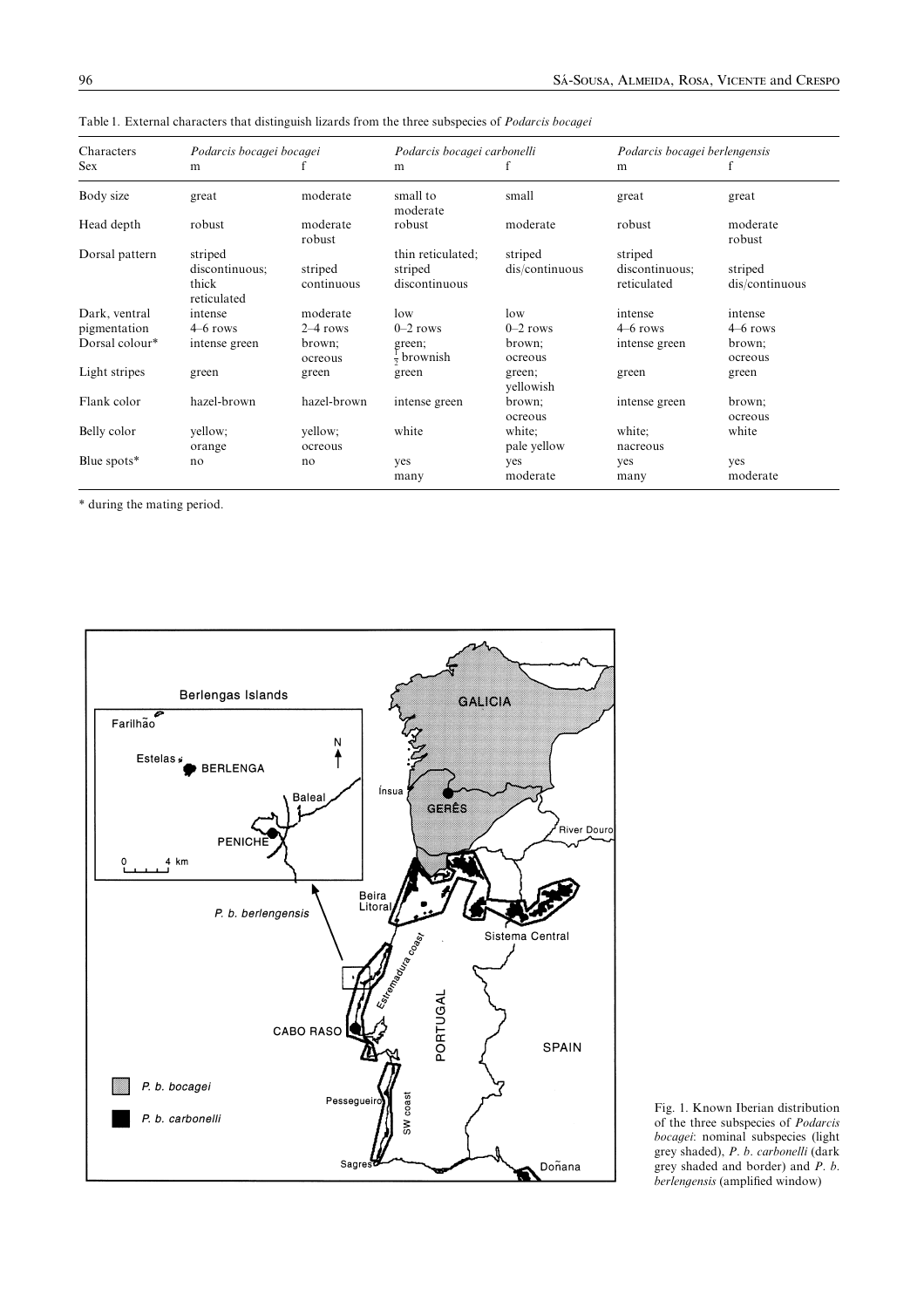

Fig. 2. Graphs of the projections of biometric data from males and females of Podarcis bocagei on the two first principal components  $(PC1 + PC2 = explained variance%)$ : males  $(77.05 + 14.40)$ 91.45%), females  $(67.17 + 17.83 = 83.00\%)$ 

using material from the liver, skeletal muscle, heart or blood, depending on the best results achieved in a pilot study. The enzymes score, the tissues used for the respective enzyme, and electrophoretic conditions applied are presented in Appendix 2. For each protein system encoded by two or more presumptive loci, the isozymes were assigned by numbers starting from the allozyme band with the greatest anodal migration. Alleles of each locus were indicated by numbers proportional to the relative migration of their allozymes, using '100' for the most frequent allele. Genetic variability was measured through mean heterozygosity  $(unbiased estimate, Nei 1978)$  and percentage of polymorphic loci, whereas the genetic differentiation was quantified through Nei's (1978) unbiased index D, from which UPGMA phenograms were constructed.

#### Results

The ordination of centroids of the male and female locality samples of  $P$ . *bocagei* in the space of the first two principal components of variation  $(PC1, PC2)$ , deduced from the six biometric characters, is shown in Fig. 2. The associated factor loadings and cumulative percentages of variance they explain are shown in Table 2. PC1  $(77-83%)$  reflects general 'size' and it is positively (and significantly  $> 0.70$ ) associated with all other characters. PC2  $(14-18%)$  reflects intersample variation within  $P$ . bocaqei: a clear separation occurs only for females of  $P. b.$  *carbonelli* from the other subspecies, with a large overlap of individual biometric projections\ particularly within males  $(Fig. 2)$ . Squared Mahalanobis distances are shown in Table 3 and their UPGMA phenograms are depicted in Fig. 3. Biometric data showed that males of  $P. b. b.$  bocagei and of  $P. b.$  berlengensis from Berlenga were similar and bigger than those from Peniche/Cabo Raso. For females, there were no significant differences within  $P. b.$  berlengensis (Berlenga and Peniche), but there was a biometric similarity between the samples of  $P$ .  $b$ . bocagei and  $P. b.$  berlengensis.

Of the 15 loci analysed, seven  $(47%)$  were monomorphic in all samples: AAT-2, AK, CK, LDH-2, MDH-1, PEP, SOD. For the remaining eight loci, at least two different alleles were detected per locus. The respective frequencies are presented in Table 4. No locus was discriminative among the four samples. EST-2 was strongly polymorphic, whereas two loci  $(MPI,$ PGM-2) were almost dimorphic in all samples. For two of the polymorphic loci, AAT-1 and PGD, there were two predominant alleles  $(AAT-110, PGD100)$  shared by P. b. berlengensis (Berlenga and Peniche) and P. b. carbonelli (Cabo Raso), whereas the other two alleles  $(AAT-150, PGD130)$  were the most frequent in P. b. bocagei (Gerês). For the loci LDH-1, ALB and HB, the alleles predominating in  $P$ . b. berlengensis  $(LDH-1100, ALB100, HB100)$  were different from those that occurred most frequent in the mainland subspecies,  $P, b, b, c$ (Gerês) and  $P. b.$  carbonelli (Cabo Raso).

Unique rare alleles occurred at Cabo Raso (AAT-1133, EST-253), Gerês (PGD160) and Peniche (PGM-2139). Conformity to Hardy–Weinberg equilibrium expectations was found for all loci, except for the locus MPI (Cabo Raso and Peniche), for which a reduced number of heterozygotes (chi-square,  $p > 0.05$ ) was obtained. Genetic variability measures are shown in Table 5. Mean heterozygosity was greatest for mainland subspecies  $P. b. b. o. gei (Gerês)$  and  $P. b. carbonelli (Cabo Raso)$ whereas a lower heterozygosity was found for the  $P$ .  $b$ . berlen*gensis* (Berlenga and Peniche). Polymorphism was 1.5 to 2 times greater in mainland samples (Gerês; Cabo Raso) than in the insular ones, using both 99 and 95% criteria. Genetic distances are shown in Table 6 and the UPGMA phenograms deduced are shown in Figure 3. Within  $P$ .  $b$ . berlengensis (Berlenga and Peniche) there was low differentiation (Nei's  $D = 0.008 - 0.011$ ). Following Guillaume and Cirer (1985) criteria, P. b. carbonelli (Cabo Raso) is linked either with  $P. b.$  berlengensis on a subspecific genetic level (Nei's  $D = 0.111$ ) or with *P. b. bocagei* from Gerês (Nei's  $D = 0.158$ ). Finally, *P. b. berlengensis* reached the species threshold in relations with  $P$ .  $b$ . bocagei (Nei's D =  $0.245-0.250$ ).

#### **Discussion**

Biometric data (PCA, MahD2 clusters) mask the inferred closer genetic relationship between  $P$ .  $b$ . berlengensis and  $P$ .  $b$ . carbonelli, although the morphological resemblance based on external characters (e.g. chromatic patterns, see Table 1) agrees with the genetic data. In contrast to  $P. b.$  bocagei, both  $P. b.$ berlengensis and  $P$ .  $b$ . carbonelli show individuals with blue spots on the outer ventral scales and a white belly; the males always have green flanks independently of the greenish to brownish coloration of the mid-back and they share similar thin reticulated patterns; with the exception of the trait 'size', females of both forms also resemble each other in their chromatic patterns (Table 1). Thus, the biometric clusters found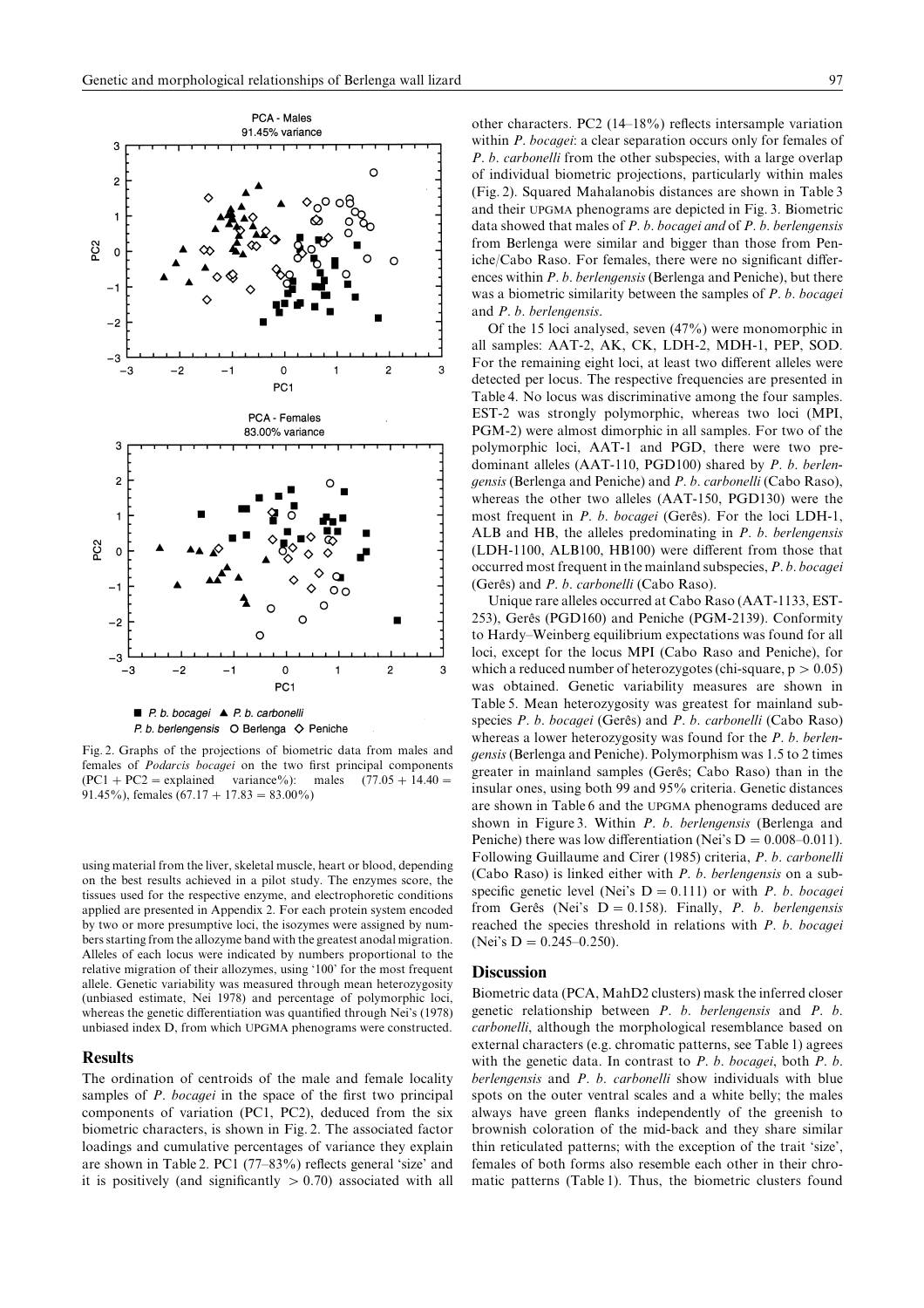Table 2. Factor loadings and cumulative percents of explained variance for the three first principal components of six biometric characters measured among four samples of Podarcis bocagei. Biometric characters are described in the text

|                |                 | Males<br>$n = 104$ |                 |                 | Females<br>$n = 63$ |                 |
|----------------|-----------------|--------------------|-----------------|-----------------|---------------------|-----------------|
| Variable       | PC <sub>1</sub> | PC2                | PC <sub>3</sub> | PC <sub>1</sub> | PC2                 | PC <sub>3</sub> |
| SVL            | 0.9650          | $-0.0758$          | $-0.0385$       | 0.8692          | $-0.0174$           | 0.4483          |
| HI.            | 0.9595          | 0.0811             | $-0.0683$       | 0.9048          | $-0.1951$           | 0.2535          |
| <b>HW</b>      | 0.8765          | 0.2846             | $-0.3418$       | 0.8133          | $-0.3866$           | $-0.1818$       |
| HD             | 0.6891          | 0.6617             | 0.2886          | 0.7444          | $-0.4632$           | $-0.3515$       |
| FLL.           | 0.8823          | $-0.3736$          | 0.1635          | 0.6933          | 0.6374              | $-0.2158$       |
| HLL            | 0.8658          | $-0.4395$          | 0.0682          | 0.7998          | 0.5114              | $-0.0749$       |
| cum. $\%$      |                 |                    |                 |                 |                     |                 |
| expl. variance | 77.05           | 91.45              | 95.41           | 65.17           | 83.00               | 90.90           |

PCA loadings extracted from product-moment correlation matrices.

Table 3. Squared Mahalanobis distance matrix for four samples of Podarcis bocagei (males above diagonal, females below diagonal) \* not significantly different at  $p < 0.05$ 

| <b>Subspecies</b>  | Sample    | Сĭ     |        |                          |          |
|--------------------|-----------|--------|--------|--------------------------|----------|
| P. b. bocagei      | Gerês     |        | 5.084  | 11.657                   | 23.998   |
| P. b. berlengensis | Berlenga  | 4.822  |        | 8.360                    | 16.579   |
| P. b. berlengensis | Peniche   | 2.786* | 1.686* | $\overline{\phantom{m}}$ | 2.901    |
| P. b. carbonelli   | Cabo Raso | 14.189 | 11.038 | 10.527                   | $\equiv$ |



Fig. 3. Distance phenograms resulting from UPGMA clustering based on squared Mahalanobis distance (morphology) and Nei's (1978) unbiased distance (electrophoresis). Letters at the end of branches correspond to abbreviations of sampling sites (see legend in Tables  $3,4,5,6$ ). r cof. is the cophenetic correlation

illustrate the relative large size of  $P$ .  $b$ . berlengensis, not in comparison with  $P. b. bocagei$ , but with  $P. b. carbonelli$  (see genetic data below). Lizard gigantism is a phenomenon that is widespread among insular populations of  $Podarcis$ , e.g. in Podarcis lilfordi, Podarcis muralis, Podarcis pityusensis, Podarcis tiliquertus (Cirer 1981, 1997; Salvador 1986; Cheylan 1988; Pérez-Mellado and Salvador 1988; Delauguerre and Cheylan 1992). Lizards tend to show a size increase and a greater morphological homogeneity (by genetic drift) on smaller and older islands (Cheylan 1988; Cirer and Martínez-Rica 1990). The reduction of predator pressure and the simultaneous occurrence of high population density of insular lizards leads to a shortage of resources and the increase of intraspecific competition and sexual dimorphism linked with agonistic behaviour of males, thus creating a trend towards gigantism (Thorpe 1985; Cheylan 1988; Vicente 1989; Cirer and Martínez-Rica 1990; Case and Schwaner 1993). Conversely, we found less overlap of biometric characters in all females, probably reflecting indirectly the selective pattern that prevails in the males of  $P$ .  $b$ . berlengensis  $(Fig. 2)$ .

Both, the results of Almeida et al. (1992) and of this study show that genetic differentiation among lizards from the Berlengas islands (e.g. Berlenga, Estelas, Farilhão Grande) and from Peniche are low (Nei's  $D = 0.008{\text -}0.046$ ). This is in accordance with their taxonomic status pertaining to  $P$ .  $b$ . berlengensis. However, we also found an accidental introduction of  $P_1$ . berlengensis from Berlenga into Peniche harbour and its surroundings. Thus, a process of intergradation may occur there between the introduced lizards and those from the aboriginal population of Peniche.

The greater value of genetic distance (Nei's  $D = 0.158$ ) between  $P. b.$  carbonelli and  $P. b.$  bocagei probably means that these two lizards subspecies evolved in two different refugia during glaciations. We and other authors presume that the great morphological homogeneity reported within mainland populations of  $P$ .  $b$ . *bocagei* may reflect their recent postglacial expansion from a north-west Galician refugium (Galán 1986; Pérez-Mellado and Galindo 1986; Pérez-Mellado 1997). Thus, former populations of  $P.$  bocagei might have occupied western Iberia more or less extensively until the climatic changes of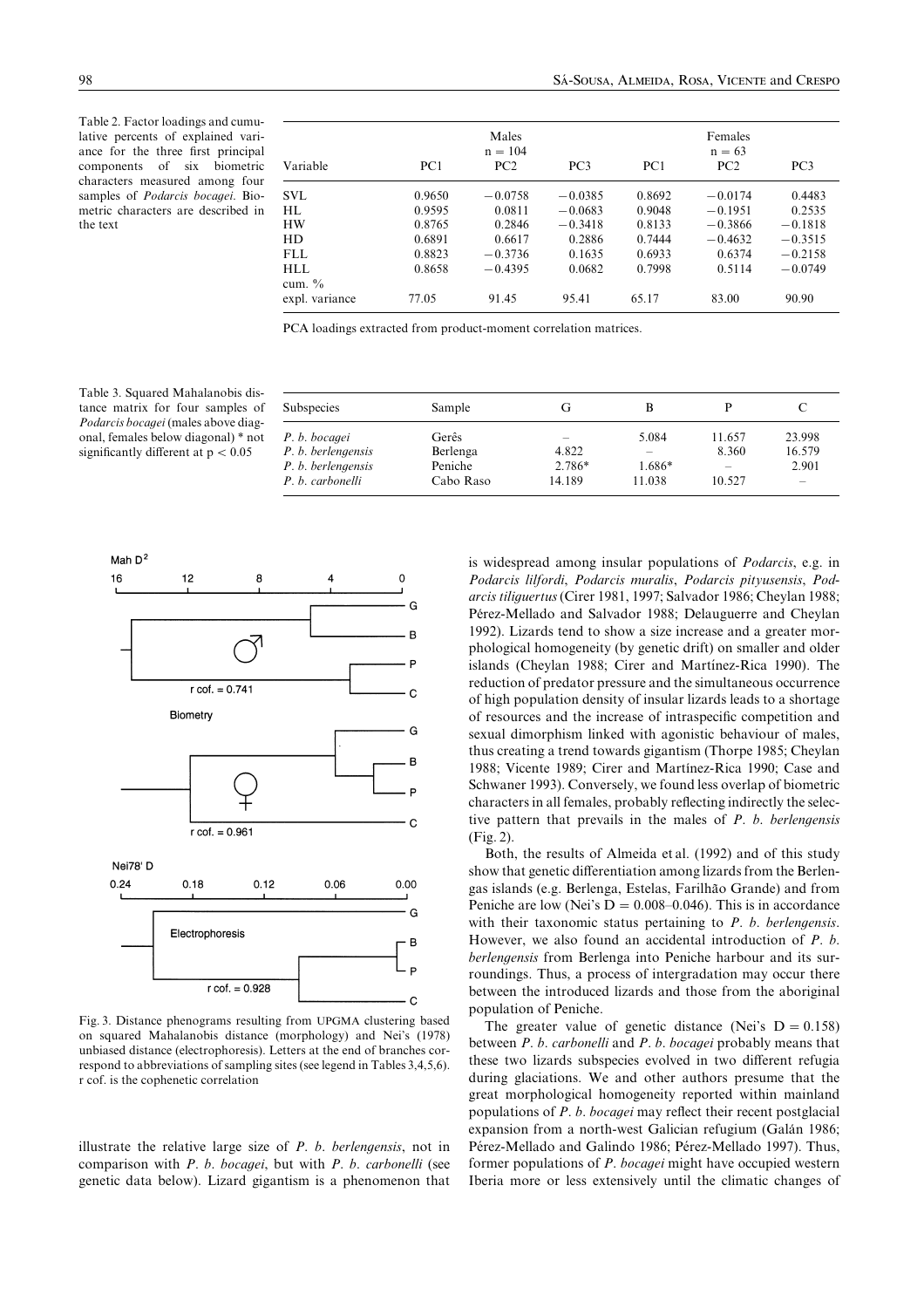Table 4. Allelic frequencies calculated for all 15 presumptive loci in each sample

|                        |        |             | P. b. b                               | P. b. be                 | P. b. c           |                                 |
|------------------------|--------|-------------|---------------------------------------|--------------------------|-------------------|---------------------------------|
|                        |        |             | Gerês                                 | Berlenga                 | Peniche           | Cabo Raso                       |
| Locus                  | Allele |             | G                                     | B                        | $\mathbf{P}$      | $\mathcal{C}$                   |
|                        |        | $\mathbf n$ | 20                                    | 20                       | 20                | 11                              |
| $AAT-1$                | 133    |             |                                       |                          |                   | 0.045                           |
|                        | 100    |             | 0.100                                 | 1.000                    | 1.000             | 0.955                           |
|                        | 50     |             | 0.900                                 |                          |                   | $\sim$                          |
|                        |        | n           | 20                                    | 20                       | 19                | 11                              |
| $AAT-2$                | 100    |             | 1.000                                 | 1.000                    | 1.000             | 1.000                           |
|                        |        | $\mathbf n$ | 19                                    | 20                       | 19                | 11                              |
| $\mathbf{A}\mathbf{K}$ | 100    |             | 1.000                                 | 1.000                    | 1.000             | 1.000                           |
|                        |        | n           | 20                                    | 17                       | 15                | $\tau$                          |
| <b>CK</b>              | 100    |             | 1.000                                 | 1.000                    | 1.000             | 1.000                           |
|                        |        | n           | 20                                    | 20                       | 19                | 11                              |
| EST-2                  | 173    |             | 0.421                                 | $\equiv$                 | $\equiv$          | 0.045                           |
|                        | 147    |             | 0.579                                 | 0.575                    | 0.237             | 0.182                           |
|                        | 100    |             | $\overline{\phantom{a}}$              | 0.425                    | 0.763             | 0.682                           |
|                        | 53     |             | $\equiv$                              | $\equiv$                 | $\equiv$          | 0.091                           |
|                        |        | n           | 20                                    | 20                       | 20                | 11                              |
| $LDH-1$                | 150    |             | 0.725                                 | 0.350                    | 0.425             | 0.864                           |
|                        | 100    |             | 0.275                                 | 0.650                    | 0.575             | 0.136                           |
|                        |        | n           | 20                                    | 20                       | 20                | 11                              |
| $LDH-2$                | 100    |             | 1.000                                 | 1.000                    | 1.000             | 1.000                           |
|                        |        | $\mathbf n$ | 20                                    | 20                       | 20                | 11                              |
| $MDH-1$                | 100    |             | 1.000                                 | 1.000                    | 1.000             | 1.000                           |
|                        |        | n           | 20                                    | 19                       | 19                | 11                              |
| MPI                    | 111    |             | $\equiv$                              |                          | $\equiv$          | 0.182                           |
|                        | 100    |             | 0.975                                 | 1.000                    | 0.947             | 0.818                           |
|                        | 88     |             | 0.025                                 | $\overline{\phantom{a}}$ | 0.053             | $\hspace{0.1mm}-\hspace{0.1mm}$ |
|                        |        | n           | 20                                    | 19                       | 19                | 11                              |
| PEP                    | 100    |             | 1.000                                 | 1.000                    | 1.000             | 1.000                           |
|                        |        | $\mathbf n$ | 18                                    | 20                       | 18                | 11                              |
| PGD                    | 160    |             | 0.056                                 | $\qquad \qquad -$        | $\qquad \qquad -$ | $\equiv$                        |
|                        | 130    |             | 0.944                                 |                          |                   | 0.136                           |
|                        | 100    |             |                                       | 1.000                    | 1.000             | 0.864                           |
|                        |        |             | $\hspace{0.1mm}-\hspace{0.1mm}$<br>20 | 20                       | 20                |                                 |
| PGM-2                  | 139    | $\mathbf n$ |                                       |                          | 0.025             | 11<br>$\equiv$                  |
|                        | 100    |             | 1.000                                 | 1.000                    | 0.975             | 1.000                           |
|                        |        |             | 20                                    | 20                       |                   |                                 |
|                        | 100    | n           |                                       |                          | 20                | 11                              |
| SOD                    |        |             | 1.000                                 | 1.000                    | 1.000<br>12       | 1.000                           |
|                        |        | $\mathbf n$ | 18                                    | 15                       |                   | 10                              |
| ALB                    | 102    |             | 0.583                                 |                          |                   | 0.600                           |
|                        | 100    |             | 0.417                                 | 1.000                    | 1.000             | 0.400                           |
|                        |        | n           | 19                                    | 23                       | 10                | 10                              |
| H B                    | 100    |             | 0.132                                 | 0.734                    | 0.700             | 0.050                           |
|                        | 82     |             | 0.868                                 | 0.266                    | 3.000             | 0.950                           |

 $n =$  number of individuals scored successfully for each *locus*.

Table 5. Genetic variability measures at 15 presumptive loci in all samples

| Subspecies         | Sample    |   | H     | $P99\%$ | P95% |     |
|--------------------|-----------|---|-------|---------|------|-----|
| P. b. bocagei      | Gerês     | G | 0.126 | 40.0    | 40.0 | 1.4 |
| P. b. berlengensis | Berlenga  | в | 0.080 | 20.0    | 20.0 | 1.2 |
| P. b. berlengensis | Peniche   | P | 0.095 | 33.3    | 26.7 | 1.3 |
| P. b. carbonelli   | Cabo Raso |   | 0.127 | 46.7    | 40.0 | 1.6 |

 $H =$  mean heterozigosity, unbiased estimate;  $A =$  mean number of alleles per *locus*. P 99%, P 95% = percentage of polymorphic loci, 99% and 95% criteria.

Pleistocene, an event that provoked the fragmentation and subspeciation of their populations. During the last glacial period of Pleistocene (18-20000 years ago) a large refugium of deciduous oak forests was present in western Iberia, as a consequence

of the warm Gulf Stream (Zagwijn 1992). After the last glacial period (Würm) both P. b. bocagei and P. b. carbonelli could expand from their refugia. In accordance with the genetic distance found, the hypothesis of different glacial refugia for each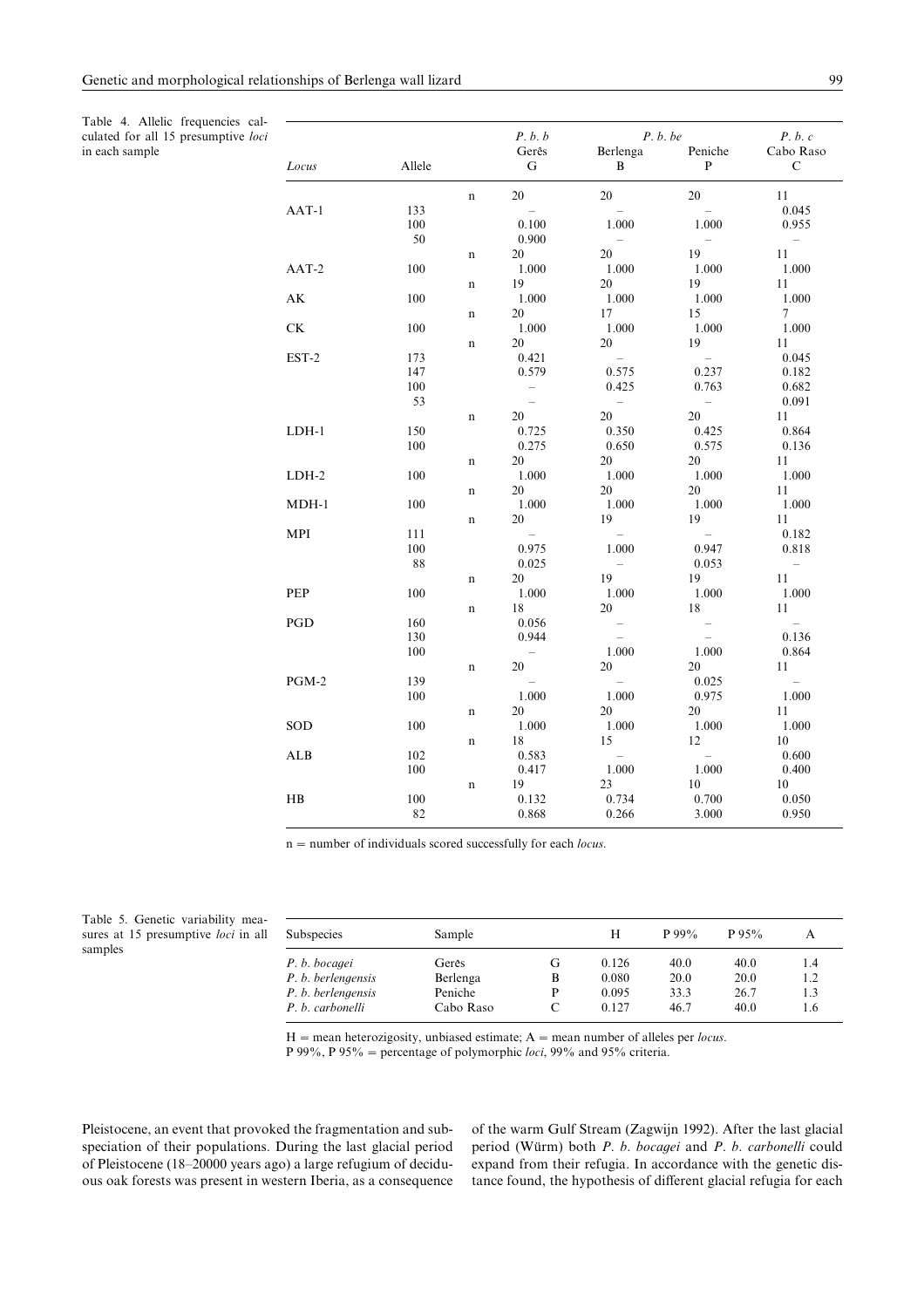Table 6. Nei's (1978) genetic matrices for four samples of *Podarcis* bocagei: genetic distance above diagonal and genetic identity below diagonal

| Subspecies                             | Sample               | Gì             | в                                 |                |                |
|----------------------------------------|----------------------|----------------|-----------------------------------|----------------|----------------|
| P. b. bocagei<br>P. b. berlengensis    | Gerês<br>Berlenga    | 0.783          | 0.245<br>$\overline{\phantom{0}}$ | 0.250<br>0.011 | 0.158<br>0.111 |
| P. b. berlengensis<br>P. b. carbonelli | Peniche<br>Cabo Raso | 0.779<br>0.854 | 0.989<br>0.895                    | 0.923          | 0.080          |

lizard form might explain why so many islands off north-west Galicia were exclusively colonized by  $P$ .  $b$ . bocaqei instead, for instance, by  $P$ , *hispanicus* which is also found in the adjacent mainland nowadays. Conversely, south-west Galician islands were only colonized by  $P$ . hispanicus (north-west Iberian form), to the detriment of  $P$ .  $b$ . bocagei or  $P$ .  $b$ . carbonelli (see data from Galán 1985, 1986, 1987; Mateo 1990, 1997; Pérez-Mellado 1997; Sá-Sousa 1995, 1998, 2000). The chance of one island being colonized by nonflying vertebrates might have been dependent on the abundance of the species that occurred in the adjacent mainland synchronically and with the formation of land-bridges (Cox and Moore 1993). Thus,  $P. b. bocagei$  may occur in the north-west Galician islands now for the simple reason that it colonized them first from its nearby refugium, at the same time as  $P$ . hispanicus started to colonize south-west Galicia (see Bas 1984; Galán 1986).

Probably, P. b. carbonelli had a Würmian refugium somewhere further south, towards the river Douro (see Fig. 1), a hypothesis that might explain its genetic differentiation from  $P$ . b. bocagei, and also their parapatric distributions at present. The genetic and morphological resemblance found between and within  $P. b.$  berlengensis/ $P. b.$  carbonelli populations seems compatible with the assumption of a recent postglacial separation, whereas other insular Podarcis populations were separated by eustatic rising of sea level (see Guillaume and Lanza 1982; Cirer and Guillaume 1986; Rámon et al. 1991; Capula 1994). There are a few islands off the west coast of Portugal on which only  $P. b.$  berlengensis (e.g. Berlengas islands) or  $P. b.$ carbonelli (e.g. Baleal, near Peniche; and Pessegueiro off the south-west coast) are present, although nowadays  $P$ . hispanicus (south-west Iberian form) is the wall lizard species that is more abundant on the adjacent mainland (Sá-Sousa 1992, 1995, 2000;  $cf. Fig. 1$ . Both postglacial warming and the progressive aridity in central and southern Iberia confined the areas influenced by the Atlantic during the Quaternary (Zagwijn 1992). This phenomenon should have led to a contraction of the range of P. b. carbonelli towards areas where Atlantic conditions still predominated. However, the known distribution of  $P$ .  $b$ . carbonelli shown in Fig. 1 is still patchy, e.g. in Beira Litoral, Sistema Central range and other mountain areas (Sá-Sousa 1995, 1999), as a consequence of the discontinuity of environmental conditions required by this lizard (e.g. Estremadura and south-western coastlands) and the real difficulties encountered when trying to find them in the field.

In general, we found some parallelism between  $P$ . bocagei and Schreiber's green lizard (Lacerta schreiberi) with respect to distribution and climatic requirements. This latter species is also an Iberian-Atlantic endemism whose area has contracted but which still occurs in some isolated locations in south-west Iberia (De la Riva 1987; Brito et al. 1996; Brito et al. 1998).

Finally, taking into account the genetic differentiation between  $P. b. bocagei$  and  $P. b. berlengensis/P. b. carbonelli, the$ morphological resemblance of the two latter semi-species or the allopatric distribution (and presumed glacial refugia), we may hypothesize a species rank for  $P$ . *carbonelli*, with the Berlenga wall lizard as its insular subspecies,  $P_$ .  $c$ . berlengensis. The comparatively lower genetic polymorphism  $(1.5 \text{ to } 2 \text{ times})$  that we found for  $P$ .  $b$ . berlengensis could be the result of the founder effect.

The hypothesis proposed above seems a little speculative using only our present data, but it is clearly supported by evidence from mitochondrial DNA analyses on these lizards conducted by James D. Harris (personal communication).

## Acknowledgements

We thank all colleagues and technicians who helped us in various ways, either in the field or in the laboratory. Lizards were captured and handled under permit from the Instituto de Conservação da Natureza (ICN). P. Sá-Sousa was supported by a grant of Fundação para Ciência e Tecnologia (FCT) Praxis XXI-BD/5268/95, while L. Vicente and E. G. Crespo were supported by (FCT)PBIC/C/BIA/2095/95.

#### Zusammenfassung

Genetische und morphologische Verwandtschaftsbeziehungen bei der Berlenga Mauer-Eidechse (Podarcis bocagei berlengensis: Lacertidae)

Sechs biometrische Merkmale und 15 Allozym-Loci wurden bei den drei bekannten Unterarten von Podarcis bocagei untersucht. Im Gegensatz zu den biometrischen Ergebnissen, erweist sich  $P.$  b. berlengensis genetisch näher verwandt mi P. b. carbonelli (Nei's  $D = 0.074 - 0.106$ ) als mit der nominellen Unterart  $P. b. bocaqei$ . Die biometrischen Ergebnisse sind wahrscheinlich durch den relativen Großwuchs von  $P_1$ .  $b$ . berlengensis verzerrt. Die postglaziale Besiedlung von zwei verschiedenen Refugien könnte vielleicht die genetische Differenzierung zwischen P. b. bocagei und P. b. carbonelli (Nei's  $D = 0.158$ ) erklären. Sie könnte auch die bekannte Kolonisation dieser Formen über küstennahe Inseln im Westen der Iberischen Halbinsel und deren gegenwärtige Verbreitungen im Norden (Galizien, N Portugal) bzw. Im Süden (Zentral-Portugal, W Sistema Central) des Flußtals des Douro verständlich machen.

#### References

- Almeida, A. P.; Crespo, E. G.; Vicente, L. A., 1992: Genetic study of  $Podarcis$  populations at Berlengas Archipelago. In: Valakos, E. (ed.), Abstracts of First International Congress on the Lacertids of the Mediterranean Basin, Mytilini, Greece. 13-17 April. Mytilini: Soc. Hellenic Zool., p. 2.
- Bas, S. L., 1984: Biogeografía de los anfibios y reptiles de Galicia, un ensayo de sintesis. Amphibia-Reptilia 5, 289-610.
- Bobyn, M. L.; Darevsky, I. S.; Kupriyanova, L. A.; MacCulloch, R. D.; Upton, D. E.; Danielyan, F. D.; Murphy, R. W., 1996: Allozyme variation in populations of Lacerta raddei and Lacerta nairensis (Sauria: Lacertidae) from Armenia. Amphibia-Reptilia 17, 233–246.
- Brito, J. C.; Brito e Abreu, F.; Paulo, 0.S.; Rosa, H. D.; Crespo, E. G., 1996: Distribution of Schreiber's Green lizard (Lacerta schreiberi) in Portugal: a predictive model. Herpetol. J. 6, 43–47.
- Brito, J. C.; Paulo, O. S.; Crespo, E. G., 1998: Distribution and habitats of Schreiber's Green lizard (Lacerta schreiberi) in Portugal. Herpetol. J. 8,  $187-194$ .
- Busack, S. D., 1986: Biogeographic analysis of the herpetofauna separated by the formation of the Strait of Gibraltar. Natl. Geographic Res. 2. 17–36.
- Busack, S. D., 1987: Morphological and biochemical differentiation in Spanish and Moroccan populations of the lizard, Lacerta lepida. J. Herp. 21, 277-284.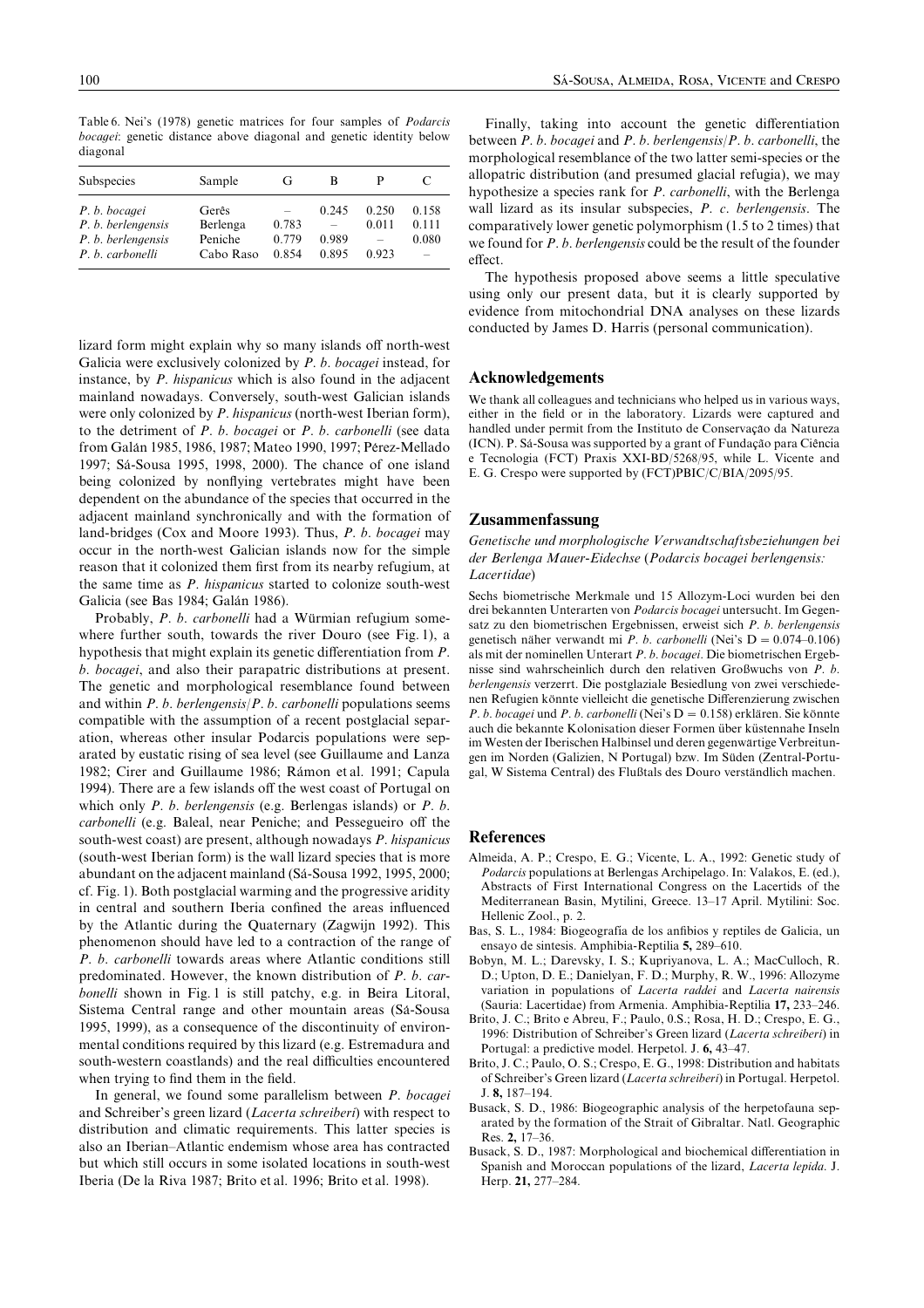- Capula, M., 1994: Genetic variation and differentiation in the lizard, Podarcis waaleriana (Reptilia: Lacertidae). Biol. J. Linn. Soc. 52,  $177 - 196$ .
- Case, T. J.; Schwaner, T. D., 1993: Island/mainland body size differences in Australian varanid lizards. Oecologia 94, 102-109.
- Cheylan, M., 1988: Variabilité phénotipique du lézard des murailles Podarcis muralis sur les îles de la côte provençale. Rev. Ecol. (Terre Vie), Paris 43, 287-321.
- Cirer, A. M., 1981: La Lagartija Ibicenca y su Círculo de Razas. Ibiza: Consell Insular d'Eivissa y Formentera.
- Cirer, A. M., 1997: Podarcis pityusensis (Boscà, 1883). Lagartija de las Pitiusas, lagartixa das Pitiusas. In: Pleguezuelos, J. M. (ed.), Distribución Y Biogeografía de Los Anfibios Y Reptiles En España Y Portugal. Granada: University of Granada and Asoc. Herp. Esp.  $(AHE)$ . pp. 364-366.
- Cirer, A. M.; Guillaume, Cl.-P., 1986: Electrophoretic analysis of the Pityusic islands lizard. In: Rocek, Z. (ed.), Studies in Herpetology. Prague: Charles University, pp. 201-206.
- Cirer, A. M.; Martínez-Rica, J. P., 1990: The polymorphism of *Podarcis* pityusensis and its adaptative evolution in Mediterranean Isles. Herpetol. J. 1, 465–473.
- Cox, C. B.; Moore, P. D., 1993: Biogeography an Ecological and Evolutionary Approach. Oxford: Blackwell Scientific Publications.
- De la Riva, I., 1987: Zoogeografia de Lacerta schreiberi Bedriaga, 1878. Rev. Esp. Herp. 2, 49–69.
- Delauguerre, M.; Cheylan, M., 1992: Atlas de Répartition des Batraciens et Reptiles de Corse. Ajaccio (Corsica): Parc Nat. Rég. Corse and École Pratique des Hautes Études (Montpellier).
- Fu, J.; Darevsky, I. S.; MacCulloch, R. D.; Kupriyanova, L. A.; Roitberg, E. S.; Sokolova, T. M.; Murphy, R. W., 1995: Genetic and morphological differentiation among Caucasian rock lizards of the Lacerta caucasica complex. Russ. J. Herp. 2, 36-42.
- Galán, P., 1985: Morfologia de las Podarcis bocagei (Seoane, 1884) (Sauria: Lacertidae) de dos islas atlanticas ibéricas: Sisargas y Berlengas. Trabajos Compostelanos Biologia 12, 121-139.
- Galán, P., 1986: Morfologia y distribución del género Podarcis, Wagler, 1830 (Sauria: Lacertidae) en el noroeste de la Península Ibérica. Rev. Esp. Herp. 9, 57–75.
- Galán, P., 1987: Notas preliminares sobre la herpetofauna de las islas Cíes y Ons. Mustela 3, 64-69.
- Galán, P., 1997: Podarcis bocagei (Seoane, 1884). Lagartija de Bocage, lagartixa de Bocage. In: Pleguezuelos, J. M. (ed.), Distribución Y Biogeografía de Los Anfibios Y Reptiles En España Y Portugal. Granada: University of Granada and Asoc. Herp. Esp. (AHE). pp. 237- $242$
- Gorman, G. C.; Soulé, M.; Yang, S. Y.; Nevo, E., 1975: Evolutionary genetics of insular Adriatic lizards. Evolution  $29, 52-71$ .
- Guillaume, Cl.-P., 1989: Utilisation de quelques techniques récentes non morphologiques en systematique et phylogenie des amphibiens et des reptiles: quelques exemples (2ème partie). Bull. Soc. Herp. Fr. 50,  $19-42$ .
- Guillaume, Cl.-P.; Cirer, A. M., 1985: Comparación electroforética de diez poblaciones de Podarcis pityusensis Boscà, 1882 (Lacertidae) de Ibiza, Formentera e islotes circunvecinos. Bull. Inst. Cat. Hist. Nat. 52 (Sec. Zool.) 6, 197–208.
- Guillaume, Cl.-P.; Lanza, B., 1982: Comparaison electrophorétique de quelques espèces de lacertidés méditerranéens, genera Podarcis et 'Archaelacerta'. Amphibia-Reptilia 4, 361-375.
- Guillaume, Cl.-P.; Pasteur, N.; Bons, J., 1976: Distinction par électrophorèse sur gel d'amidon des espèces de lézards Lacerta muralis Laurenti 1768 et Lacerta hispanica Steindachner 1870 dans les populations sympatriques d'Espagne et du Languedoc-Roussillon. C. R. Acad. Sc. Paris: D 282, 285-288.
- Legendre, P.; Legendre, L., 1998: Numerical Ecology. Amsterdam. Elsevier Science B.V.
- MacCulloch, R. D.; Fu, J.; Darevsky, I. S.; Danielyan, F. D.; Murphy, R. W., 1995: Allozyme variation in three closely related species of Caucasian rock lizards (Lacerta). Amphibia-Reptilia 16, 331–  $340$
- Magraner, J., 1986: Nouvelle donnée sur la répartition de Podarcis bocagei carbonelli (V. Pérez-Mellado, 1981), (Sauria, Lacertidae), dans la Penínsule Ibérique et observations sur son écologie à Doñana (Andalousie, Espagne). Bull. Soc. Herp. Fr. 38, 6-12.
- Mateo, J. A., 1990: Aspectos biogeogáficos de la fauna reptiliana en las islas españolas. Rev. Esp. Herp.  $4, 33-44$ .
- Mateo, J. A., 1997: Las islas e islotes del litoral ibérico. In: Pleguezuelos, J. M. (ed.). Distribución Y Biogeografía de Los Anfibios Y Reptiles En España Y Portugal, Granada: University of Granada and Asoc. Herp. Esp. (AHE). pp. 343–350.
- Mayer, W.; Arribas, O. J., 1996: Allozyme differentiation and relationship among the Iberian-Pyrenean mountain lizards (Squamata: Sauria: Lacertidae). Herpetozoa 9, 57-615.
- Mayer, W.; Tiedemann, F., 1982: Chemotaxonomical investigations in the collective genus Lacerta (Lacertidae: Sauria) by means of protein electrophoresis. Amphibia-Reptilia 2. 349–355.
- Nei, M., 1978: Estimation of average heterozigosity and genetic distance from a smaller number of individuals. Genetics  $89, 583-590$ .
- Pasteur, N.; Pasteur, G.; Bonhomme, F.; Catalan, J.; Britton-Davidian, J., 1987: Manual Technique de Génétique par Électrophorèse des Protéines. Tec. & Doc. Paris: Lavoisier.
- Pérez-Mellado, V., 1981a: La lagartija de Bocage, Podarcis bocagei (Seoane, 1884). Primeros datos sobre su distribucíon, colorido y ecologia. Amphibia-Reptilia 1, 253–268.
- Pérez-Mellado, V., 1981b: Nuevos datos sobre la sistemática y distribucíon de Podarcis bocagei (Seoane, 1884) (Sauria: Lacertidae) en la Península Ibérica. Amphibia-Reptilia 2, 259-265.
- Pérez-Mellado, V., 1983: La herpetofauna de Salamanca: un análisis biogeográfico y ecológico. Rev. Provincial de Estudios, Salamanca  $9/10.9-78$
- Pérez-Mellado, V., 1984: Sobre los anfíbios y reptiles de la Sierra de la Estrela (Beira Alta, Portugal). Bull. Soc. Cat. Ictio. Herp. 8,  $13 - 20$
- Pérez-Mellado, V., 1986: Podarcis bocagei (Seoane 1884) Nordwestiberiche Mauereidechse. In: Böhme, W. (ed.), Handbuch der Reptilien und Amphibien Europas, 2. Wiesbaden: Aula-Verlag. pp. 15-24.
- Pérez-Mellado, V., 1997; Podarcis bocaaei (Seoane, 1884). In: Gasc. J.-P.; Cabela, A.; Crnobrnja-Isailovic, J.; Dolmen, D.; Grossenbacher, K.; Haffner, P.; Lescure, J.; Martens, H.; Martínez-Rica, J. P.; Maurin, H.; Oliveira, M. E.; Sofianidou, T. S.; Veith, M.; Zuiderwijk, A., (eds), Atlas of Amphibians and Reptiles in Europe. Paris: Mus. Nat. Hist. Nat. Paris and Societas Europaea Herpetologica (SEH). pp. 272–273.
- Pérez-Mellado, V.; Galindo, M. P., 1986: Sistemática de Podarcis (Sauria: Lacertidae) Ibéricas y Norteafricanas mediante Técnicas Multidimensionales. Sér. Manuales Universitários. Salamanca: University of Salamanca (Spain).
- Pérez-Mellado, V.; Salvador, A., 1988: The Balearic lizard Podarcis lilfordi (Günther, 1874) (Sauria: Lacertidae) of Menorca. Arq. Mus. Bocage n.s. 1, 127-195.
- Rámon, M. M.; Castro, J. A.; Arranz, M. J., 1991: A study of the Balearic lizard Podarcis lilfordi based on morphological characters and enzyme polymorphisms. Evolución Biológica 5, 75–92.
- Rosa, H.; Oliveira, M. E., 1994: Genetic differentiation of the Iberian tree frogs Hyla arborea molleri and Hyla meridionalis (Amphibia: Anura). Z. Zool. Syst. Evolut.-Forsch. 32, 117-128.
- Sá-Sousa, P., 1992: The populations of lizards (Podarcis) at Peniche. In: Valakos, E. (ed.), Abstracts of First International Congress on the Lacertids of the Mediterranean Basin, Mytilini, Greece.  $13-17$ April. Mytilini: Soc. Hellenic Zool. p. 28.
- Sá-Sousa, P., 1995: Coastland distribution of the Bocage mountain lizard, Podarcis bocagei carbonelli in Portugal. In: Vicente, L. A. (ed.), Abstracts of Second International Congress on the Lacertids of the Mediterranean Basin, Olhão, Portugal. 25–30 April. Olhão: P. N. Ria Formosa, p. 35.
- Sá-Sousa, P., 1998: Distribución de la lagartija Podarcis b. bocagei en Portugal, Bol. Asoc. Herp. Esp. 9, 2-4.
- Sá-Sousa, P., 1999: New data on the distribution of Podarcis bocagei carbonelli Pérez-Mellado, 1981 in Portugal. Herpetozoa. 12,  $87 - 90.$
- Sá-Sousa, P., 2000: A predictive distribution model for the Iberian wall lizard (Podarcis hispanicus) in Portugal. Herpetol. J. 10, 1-11.
- Salvador, A., 1986: Podarcis lilfordi (Günther, 1874) Balearen-Eidechse. In: Böhme, W. (ed.), Handbuch der Reptilien und Amphibien Europas, 2. Wiesbaden: Aula-Verlag. pp. 83-110.
- Thorpe, R. S., 1985: Body size, island size and variability in the Canary Island lizard of the genus Gallotia. Bonn. Zool. Beitr. 36, 481-487.
- Vicente, L. A., 1985: Description d'une nouvelle sous-espèce de Podarcis